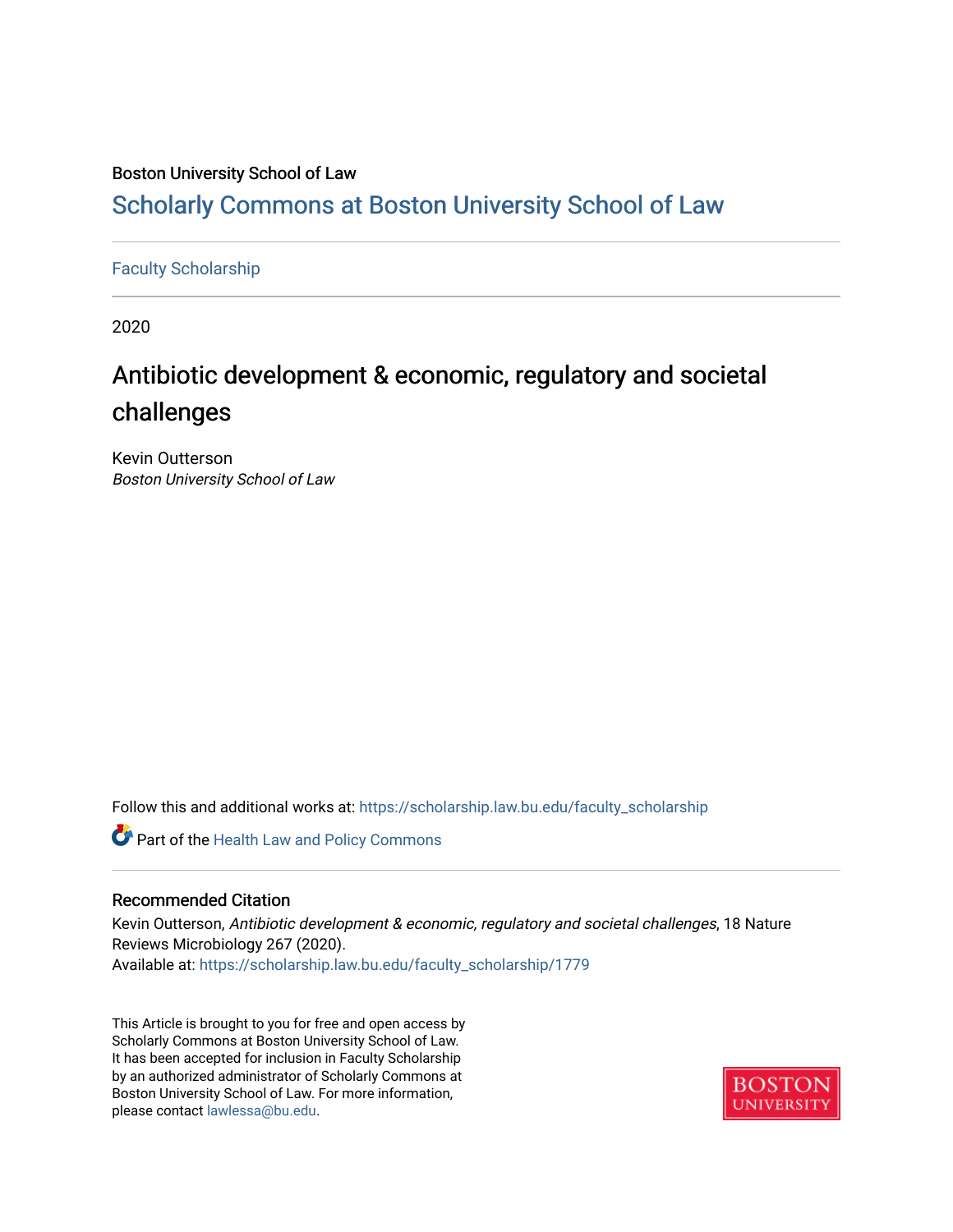# **VIEWPOINT**

## Antibiotic development — economic, regulatory and societal challenges

### *Christine Årdal, Manica Balasegaram, Ramanan Laxminarayan ,*  **David McAdams, Kevin Outterson**, John H. Rex and Nithima Sumpradit

Antibiotic resistance is undoubtedly one of the greatest challenges to global health, and the emergence of resistance has outpaced the development of new antibiotics. However, investments by the pharmaceutical industry and biotechnology companies for research into and development of new antibiotics are diminishing. The public health implications of a drying antibiotic pipeline are recognized by policymakers, regulators and many companies. In this Viewpoint article, seven experts discuss the challenges that are contributing to the decline in antibiotic drug discovery and development, and the national and international initiatives aimed at incentivizing research and the development of new antibiotics to improve the economic feasibility of antibiotic development.

*We are facing an antibiotic resistance crisis as the emergence of resistance is outpacing the development of new antibiotics. What economic, regulatory and societal factors and challenges are contributing to the decline in antibiotic drug discovery and development?*

### **Christine Årdal and David McAdams.**

Developing a new antibiotic is difficult, with an estimated failure rate of  $95\%^1$ , and costs hundreds of millions of US dollars, if not more2,3 . However, this is not unique to antibiotics. New medicines in other therapeutic areas are similarly risky and costly. The major challenge with antibiotics is profitability. As older antibiotics are still effective for treating most infections<sup>4</sup>, the primary value of new antibiotics is to treat multidrug-resistant infections and provide a protective benefit against emerging pathogens. As the development of resistance is hastened by use<sup>5</sup>, new antibiotics are stewarded as a last resort, which results in low unit sales. Whereas medicines for rare diseases have used high unit-pricing strategies to achieve profitability, these are often unavailable to antibiotic developers due to clinical trial design (it is difficult to demonstrate the superiority of new antibiotics as resistance is still relatively uncommon) and bundled

hospital reimbursement structures (whereby hospitals are incentivized to prescribe lower-cost antibiotics). Large pharmaceutical companies have largely abandoned the market, accounting for only 4 of the 42 antibiotics currently under development<sup>6</sup>. This in turn puts pressure on small and medium-sized enterprises (SMEs), as there is little chance that their candidate antibiotics will be purchased by larger companies. Achaogen, an SME, went bankrupt in April 2019 after launching a new antibiotic, plazomicin, against carbapenem-resistant Enterobacteriaceae (CRE) in the United States in 2018 (REF.<sup>7</sup>). CRE is one of three priorities identified by the World Health Organization (WHO) as critically requiring new antibiotics<sup>8</sup>. Almost US\$500 million was raised through both public and private funds to develop plazomicin<sup>9</sup>, but now its future accessibility is in jeopardy, before it has even been registered in any country outside the United States. Many SMEs developing promising new antibiotics are on the brink of bankruptcy as private-sector investors further contract in reaction to Achaogen filing for bankruptcy. To avoid a broader collapse of antibiotic innovation, new revenue models are urgently needed that enable antibiotic developers to earn a profit that more closely aligns with the value they deliver to society.

**Manica Balasegaram.** Misuse and overuse of drugs in human and animal medicine and in food production, poor infection prevention and control, and the availability and distribution of poor-quality medicines have led to the emergence of high numbers of drug-resistant bacteria. Yet, despite much international attention and many policy discussions, programmes to develop new antibiotics continue to be abandoned due to scientific challenges, regulatory issues and limited commercial attractiveness, which is often due to unsustainable low prices of the drug, short treatment courses and the need for conservation. Many large pharmaceutical companies have exited the market, and SMEs are struggling to finance their efforts, as demonstrated by recent high-profile bankruptcies. This situation is compounded by insufficient public support for research into and development of new drugs.

Although 42 antibiotics are under clinical development, only 11 of these have the potential to treat pathogens on the WHO's critical threat list<sup>10</sup>. Support is needed to ensure studies can be conducted for not just regulatory trials but also public health and postregulatory trials to best understand how to use new antibiotics.

Infectious diseases are a major cause of morbidity and death in children, but only a few paediatric treatment strategies are being developed. Developing treatment approaches for children is particularly challenging and exacerbated by the scarcity of guidelines and evidence-based treatments to manage paediatric infections. Children require treatments that are adapted in terms of the regimen, dose and formulation. Although regulatory agencies require companies to develop paediatric plans to evaluate new antibiotics, few new drug development projects in children are implemented. Importantly, steps are now being taken by regulatory agencies to provide guidance on the paediatric-specific requirements for the evaluation of medical products to treat bacterial infections. However, this guidance alone is not enough to address clinical needs globally.

Much of the discussion about antibiotics focuses on developing new treatments; however, old antibiotics have a crucial role in everyday clinical practice. Limited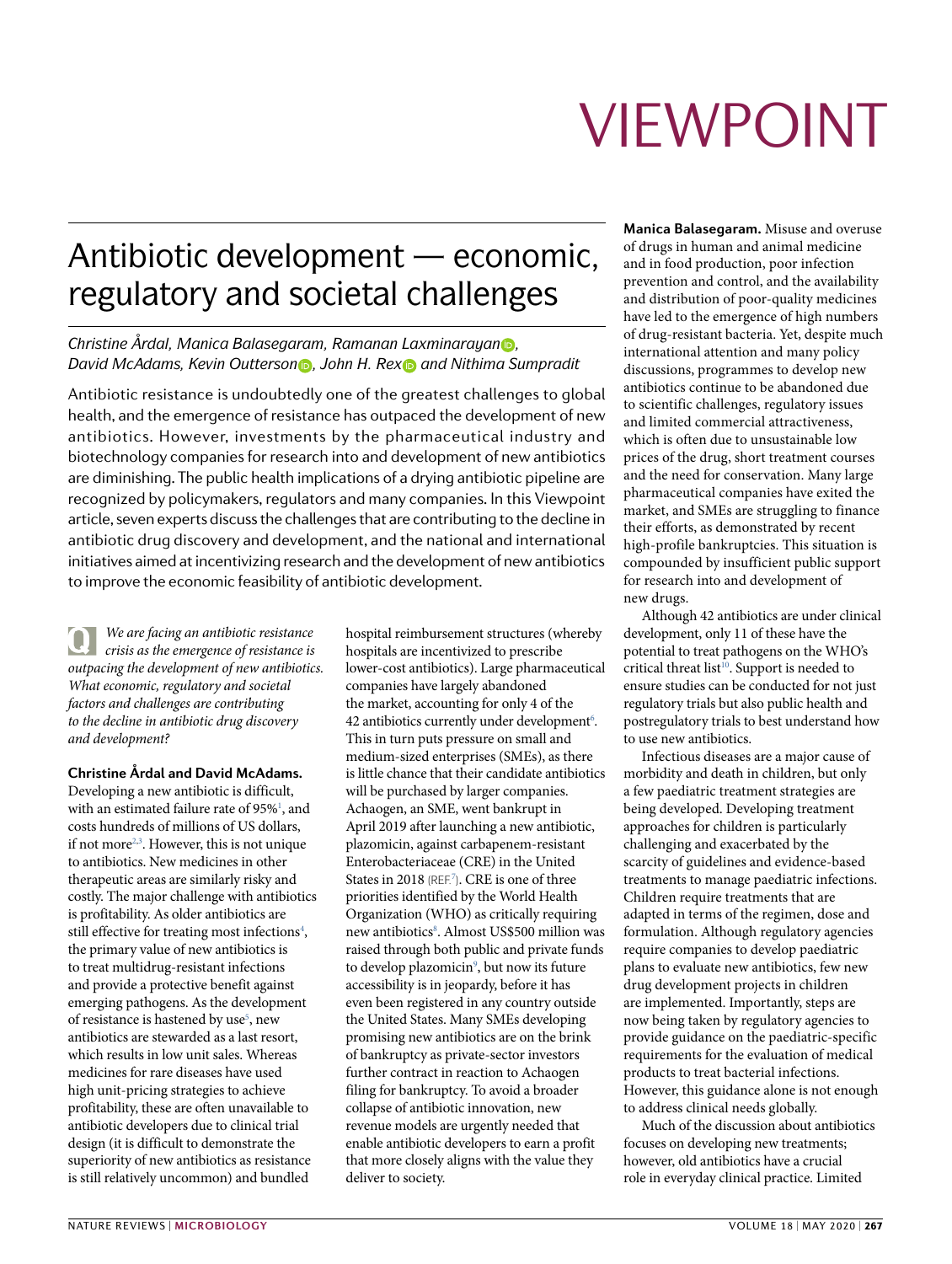availability, supply shortages and pricing are serious global problems that restrict access to effective treatment for common bacterial infections, which may not only worsen clinical outcomes but are potentially accelerating the development of antibiotic resistance.

**Ramanan Laxminarayan.** The slowdown in new antibiotic development in the 1980s was not accidental. First, the regulatory cost of bringing any new drug to market has been climbing, and this is not specific to antibiotics. Second, there was the perception that there were 'enough' antibiotics and that new antibiotic development was not needed. Although there was certainly talk of drug resistance, there were no meaningful numbers of cases to encourage pharmaceutical companies to make an investment. The regulatory barriers to developing antibiotics and the need to prove that an antibiotic has value in the face of drug-resistant infections have been written

about extensively. Some progress has been made by the regulatory bodies in addressing these issues, but their hands are tied by the overarching intent of enabling legislation that is designed to protect patient safety, and rightly so.

Third, a substantial challenge for a manufacturer of a new antibiotic is that the manufacturer has to compete in a marketplace where there are roughly 200 existing antibiotics with good brand name recognition that mostly work. When I say 'mostly', what I mean is that true multidrug resistance is a rare phenomenon as a proportion of all bacterial infections. Certainly, the value of an antibiotic that will save the patient's life from a multidrugresistant infection when no other antibiotic will work is extremely high, yet the proportion of all bacterial infections that fall in this category is extremely small. That said, the number of bacterial infections that do not respond to any available antibiotic is increasing. Add to this the fact

#### **The contributors**

Christine Årdal co-leads research and innovation in the European Union Joint Action on Antimicrobial Resistance and Healthcare-Associated Infections. Previously she was the co-lead on incentives to stimulate antibacterial innovation for the European Union's DRIVE-AB project. She is a senior adviser at the Norwegian Institute of Public Health, where her research and policy work focuses on medicine innovation, access and stewardship.

Manica Balasegaram trained as a medical doctor at the University of Nottingham, United Kingdom, and from 2001 onwards worked as a doctor and researcher in several countries in sub-Saharan Africa and southern Asia with Médecins Sans Frontières. In 2007, he joined the Drugs for Neglected Diseases initiative as Head of the Leishmaniasis Clinical Program before returning to Médecins Sans Frontières as Executive Director of the Access Campaign. He joined the Global Antibiotic Research and Development Partnership in June 2016, and is a board member of the Medicines Patent Pool as well as FIND's Scientific Advisory Committee. He is also the executive director of GARDP.

Ramanan Laxminarayan is the founder and Director of the Center for Disease Dynamics, Economics & Policy in Washington, DC, United States, and a senior research scholar at Princeton University. He is a voting member of the US Presidential Advisory Council on Combating Antibiotic-Resistant Bacteria.

David McAdams is a game theorist and professor of economics in the Fuqua School of Business and Economics Department at Duke University, United States. His current research focuses on the economic epidemiology of information, with applications from antibiotic resistance to 'fake news'.

Kevin Outterson is a professor of law and N. Neal Pike Scholar in Health and Disability Law at Boston University, United States, and Executive Director of CARB-X. He has grappled for a dozen years with issues peculiar to antibiotic research and development, especially relating to intellectual property, reimbursement and business models. He now leads the world's largest push incentive for antibacterial research and development, CARB-X, with a 5-year budget exceeding US\$500 million. The views expressed herein are personal, and do not necessarily represent the views of CARB-X or any CARB-X funder.

John H. Rex is a physician and drug developer with more than 30 years of development and policy experience focused on antimicrobial agents. He is currently Chief Medical Officer of F2G Ltd (an antifungal biotechnology company), an expert-in-residence for the Wellcome Trust and an operating partner with a venture capital group (Advent Life Sciences) and was (2015–2019) a voting member of the US Presidential Advisory Council on Combating Antibiotic-Resistant Bacteria. He blogs regularly at http://amr.solutions/blog.html.

Nithima Sumpradit is a pharmacist and lead coordinator for development and implementation of Thailand's National Strategic Plan on Antimicrobial Resistance 2017–2021. She is also a programme manager of the Royal Thai Government–WHO Country Cooperation Strategy Programme on Antimicrobial Resistance.

that bacterial infections are acute and of short duration with early onset of adverse outcomes. In this numbers game, it is difficult for an antibiotic manufacturer to be able to precisely identify the small proportion of patients who both really need the antibiotic and are willing to pay a high price for it.

Fourth is the cost of capital. Any investment in a new antibiotic is seen as a high-risk proposition, and consequently the returns expected by prospective investors are high to account for this risk premium. The era of purely private investment in new antibiotics seems to be coming to a close, and what we see now are co-investments by the public and private sectors, with publicly financed investors such as the Combating Antibiotic Resistant Bacteria Biopharmaceutical Accelerator (CARB-X) and the Global Antibiotic Research and Development Partnership (GARDP) occupying the centre stage in antibiotic development all the way from preclinical and regulatory stages to product registration.

**Kevin Outterson.** The most pressing problems for antibiotic research and development are economic, not scientific or regulatory. Support for basic science has given us more than 400 preclinical projects globally, with remarkable diversity and ambition. For many years, regulators at the Food and Drug Administration (FDA) and European Medicines Agency have been leading reforms that have addressed many of the regulatory challenges. Lowering standards is not a reasonable path for science-based agencies; a race to the bottom will not fix this crisis. As mentioned above, the key problems are economic. Companies are making so much money from the sales of other drug classes, including immuno-oncology therapeutics, that antibiotic development projects compare poorly when management allocates capital. Due to the threat of the emergence of resistance, new antibiotics are 'kept on the shelf', not being sold. In no other drug class do we lock up the most innovative new products to keep sales as low as possible. Large companies have been making entirely rational decisions to exit this market, at least from the perspective of the individual company. For society, these individual commercial decisions threaten the global ability to research, develop and produce new antibiotics. We are destroying a key global infrastructure and threatening our health security.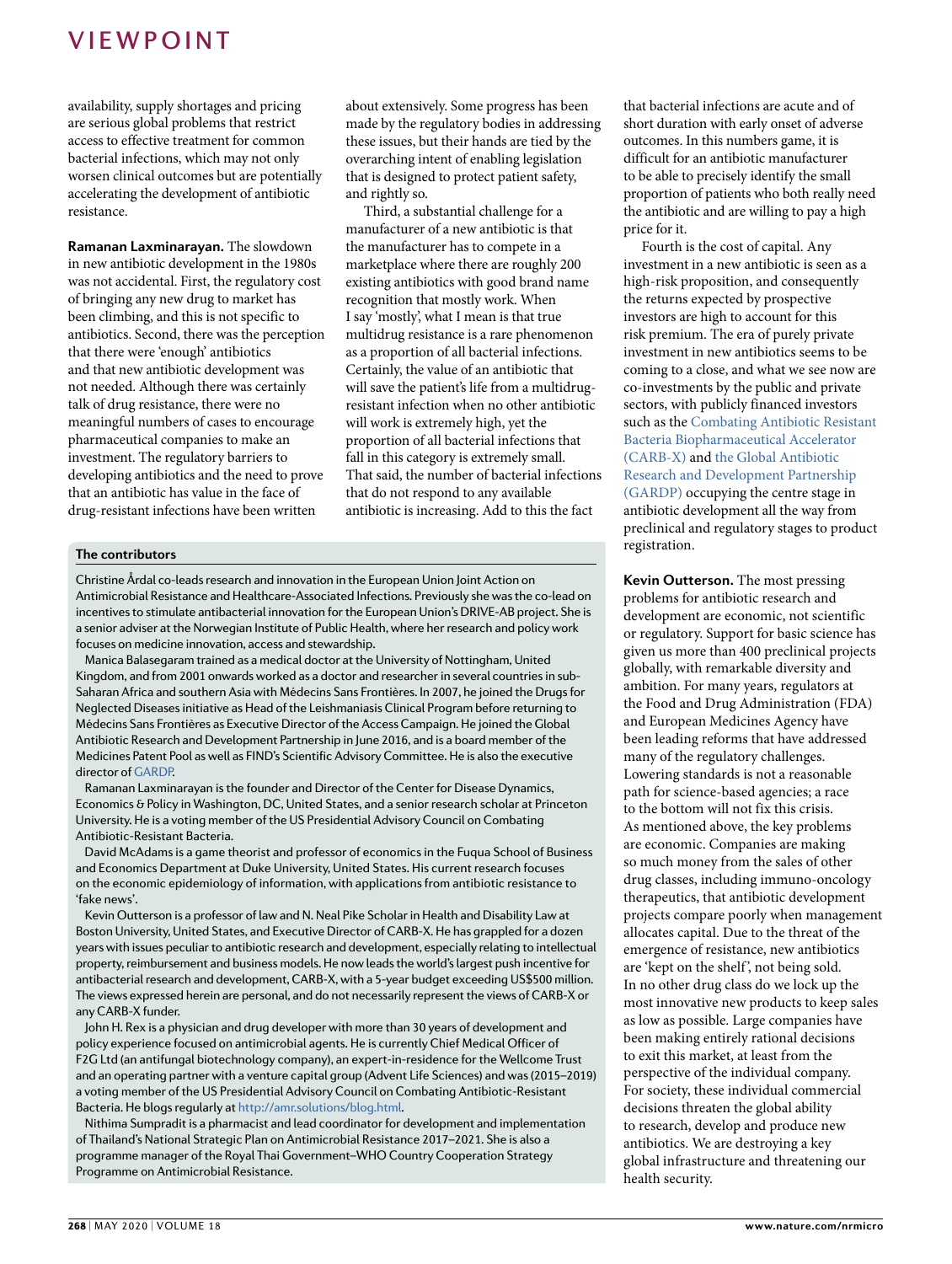**John H. Rex.** Antibiotic research and development has two core challenges. First, antibiotics are incredibly hard to discover. Only two classes of drugs, namely antimicrobials and anticancer agents, are used with the aim to kill a living organism. Although living organisms are readily eliminated by gross means (steam, fire or bleach), these approaches are obviously not applicable for the treatment of patients. Finding molecules that are just right — toxic to the bacteria but not (too) toxic to the patient — is very challenging. Second, antibiotics hit an economic hurdle in that these life-saving medicines are greatly undervalued. If antibiotics would be appreciated as being equivalent to anticancer drugs but curative! — we would have no trouble ascribing a value equal to many years of life regained. However, as antibiotics have been so effective since at least the 1950s, most adults do not realize that a seemingly simple pneumonia or skin infection could be fatal. We now expect infections to be cured at a small cost with a handful of pills, and it is hard to argue that we should suddenly start paying for the true societal and personal value of a course of antibiotics.

**Nithima Sumpradit.** The economic factors for the research into and development of new antibiotics are less attractive compared with those for medicines for chronic conditions. A major reason is that antibiotics have a limited lifespan due to the emergence of drugresistant pathogens, whereas other drugs are not affected by factors that limit their lifespan (except when better products are introduced to the market). In addition, the duration of antibiotic treatment for individual patients is relatively short (for example, 1–2 weeks or up to 1 month), whereas the treatment for chronic conditions can be continuous over many years. In terms of regulatory factors, discrepancies of regulatory capacity across countries can affect the lifespan of new antibiotics as well. Countries with limited regulatory capacity may lose control of antibiotic distribution. As a result, some antibiotics that need to be reserved as a last-line treatment option are sold without a prescription. Additionally, the limited regulatory capacity can result in the rampant availability of substandard and falsified antibiotic products, which further promote the emergence of resistant pathogens. Social factors are usually associated with the demand for

antibiotics. Individuals living in poverty are susceptible to infections, and under the poor living conditions (for example, no access to basic sanitization facilities or health care), infections can spread faster. Thus, the demand for antibiotics in those areas is high — not only to treat infections but also for being a quick solution for poor infection prevention and control. In addition, it is important to note that the overuse of antibiotics has become a social norm in many countries as it is influenced by the beliefs and attitudes of the individuals towards antibiotics as well as sociocultural factors, regardless of medical justifications. Evidence on this matter is plenty and mentioned elsewhere. In conclusion, these three factors are intertwined in a complex way and pose a dilemma for research into and development of new antibiotics, and in the future all those aspects need to be addressed to meet the public health need and the business interest.

*What are the current strategies to incentivize and aid the development of new antibiotics and successful research and development outcomes? What barriers are stopping the implementation of these programmes and what future initiatives are needed to improve the economic feasibility of antibiotic development? What roles do the public sector and the private sector have? How should those sectors combine their efforts to promote antibiotic development at a global scale?*

**C.Å. and D.M.** The European Union, Germany, the United Kingdom and the United States have all commissioned reports laying out strategies to incentivize antibiotic innovation $11-14$ . The recommendations of these reports are largely aligned around two main themes: more public investment is needed in antibacterial research and development ('push' funding); and incentives are needed to ensure that new antibiotics that meet unmet public health needs can be profitable ('pull' incentives).

Governments have responded to the first recommendation with substantial new investments in push funding, through new organizations such as CARB-X and existing initiatives such as the Joint Programming Initiative on Antimicrobial Resistance (JPIAMR). The result is a strengthened pipeline with a global developer base of SMEs<sup>15</sup>. Yet, the call for pull incentives has been met with scepticism due to the high 'price tag' of US\$1 billion per antibiotic (excluding public funding

received for clinical trials) $11$ . Whereas this estimate is meant to secure global access and stewardship for the lifetime of the patent, it is politically unattractive to reward the pharmaceutical industry with such sums, given recent high-profile cases of exorbitant medicine prices<sup>16</sup>.

Despite these challenges, there is some progress in implementing pull incentives on a national basis. The United States is currently pursuing several regulatory options to allow newer antibiotics to be reimbursed at higher prices<sup>17</sup>. More promising still, Sweden and the United Kingdom have made commitments to pilot incentives that pay an annual fixed fee to secure access to important new antibiotics ('access pilots') $18,19$ . This is an important development that demonstrates a change in thinking regarding antibiotic reimbursement, from paying for consumption to paying to ensure access to a critical antibiotic. If other countries join Sweden and the United Kingdom, this may have a stabilizing influence on the market, easing investor concerns.

The future development of new antibiotics is currently at risk, with investors leery after Achaogen's backruptcy filing. The AMR Industry Alliance states that its members invested US\$2 billion in antibacterial innovation in 2016 (REF $20$ ). To maintain or hopefully increase such investment, the public sector needs to demonstrate a willingness to pay for those antibiotics that meet unmet public health needs. National or regional access pilots are a good first step.

**M.B.** The traditional business model to develop new drugs does not work for antibiotics. Alternative approaches proposed include push and pull incentives such as market entry rewards and transferable exclusivity vouchers. These have yet to be implemented, in part because they are perceived as too costly or political unviable. One promising new approach is a subscription or Netflixtype model which offers the prospect of a defined revenue stream and secure access for existing and new antibiotics. Although critical questions remain, including appropriate subscription rates, sustainable financing, qualifying criteria and scalability, such incentives could be an economically and politically feasible way to help maintain a research and development ecosystem, particularly for SMEs and manufacturers.

A successful strategy will require a mixture of push and pull incentives with long-term sustainable financing tailored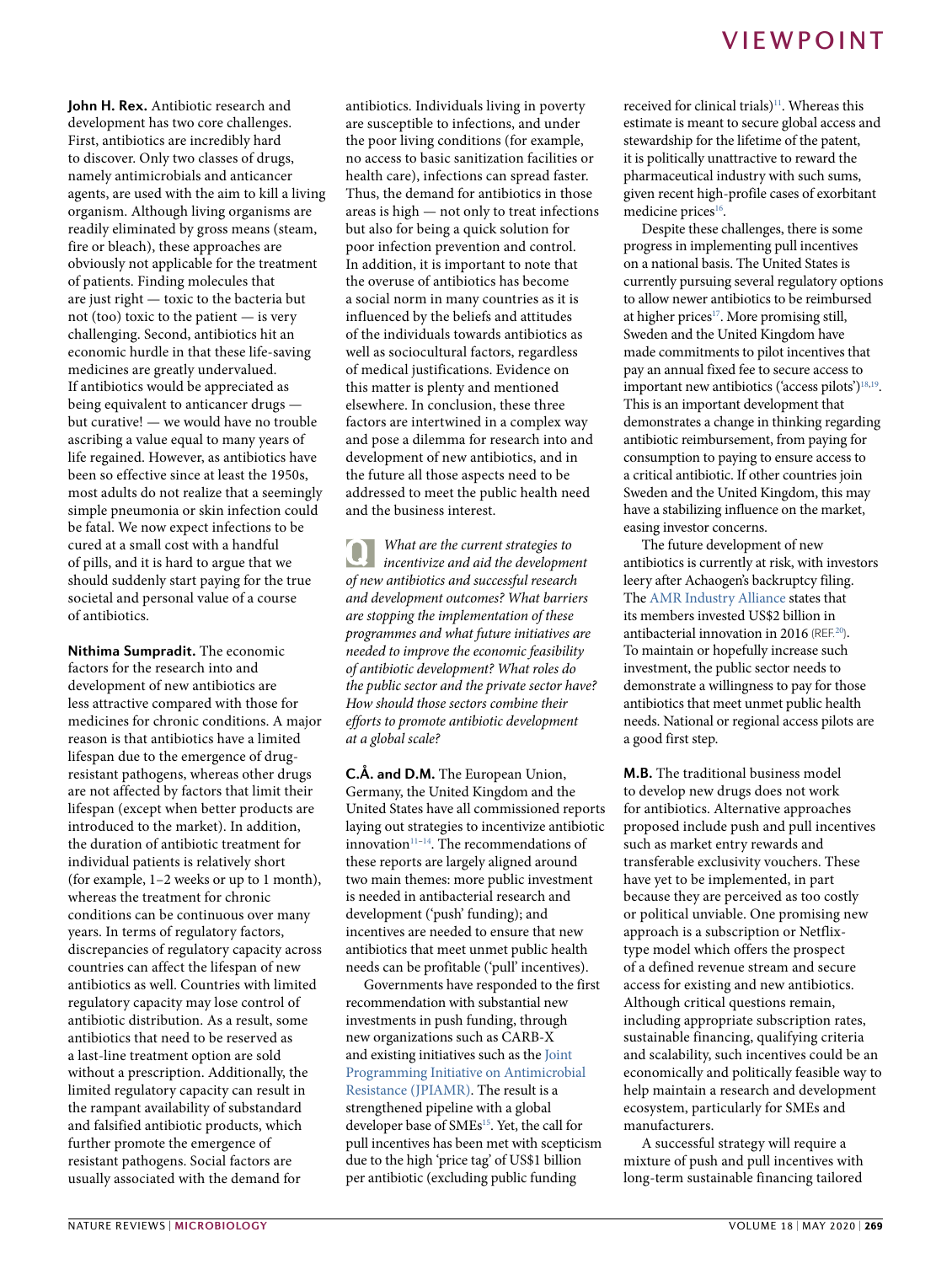to meet specific needs focused on public health priorities while ensuring access and stewardship. A coordinated global effort is urgently needed as new and remaining companies, academic institutions, governments and not-forprofit organizations (actors) in the antibiotic development landscape struggle to mobilize financing. Investment needs to focus on optimizing use, access and quality of both existing and new antibiotics. More people currently die because of lack of access to antibiotics than of drug-resistant infections.

We need sustainable and substantial public investment in antibiotic research and development to address the rapid increase in antibiotic-resistant infections. No one actor can address the challenge of antibiotic resistance and lack of effective drugs alone. It is crucial to bring complementary actors together.

Effective antibiotic treatments must be made sustainably accessible to all who need them.

The not-for-profit GARDP was created to address this global challenge. GARDP accelerates the development of treatments by taking a portfolio approach, making a long-term commitment to partners and projects by building global collaborations. Partnerships are key to GARDP's strategy, and include partnerships with industry, research institutions and/or academia, governments and civil society.

By conducting research and development with partners through preclinical and clinical studies, pharmaceutical quality and chemistry, manufacturing and control, regulatory activities, production and supply, GARDP can absorb substantial development risks. GARDP can also separate the cost of developing new treatments from traditional sales approaches, ensuring appropriate margins while establishing sustainable access measures with partners.

**R.L.** The era of purely private investment in new antibiotics is coming to an end for the reasons described already. There is an opportunity to rethink the antibiotics business to ensure that new generations of antibiotics are both brought to market and used in ways that ensure responsible access to those who could benefit the most from these antibiotics. At the heart of the resistance problem is the market failure associated with the 'commons' nature of antibiotic effectiveness. In other words, no single patient, doctor, hospital,

health-care payer or pharmaceutical company is incentivized to take into account their actions on the effectiveness of antibiotics for others. That often results in overuse and misuse and is an important rationale for the entry of public funds into the antibiotic development space.

How might the public and private sectors work together on new drug development? There are examples of how to do this from other areas, including defence, which is also a 'public good'. The public sector has a role in identifying areas of public health needs and providing resources and knowhow from government and research institutions as well as appropriate guardrails for responsible access and stewardship to the process of bringing new antibiotics to market. The private sector excels at identifying drug candidates that are likely to succeed, determining appropriate risk–return ratios, and also in running the process of drug development and product registration in various geographical areas. Now these are very general descriptors of complementary skills and may vary depending on the country and context. But it is safe to say that not only are public funds needed for the development of new antibiotics but also that there is a strong rationale for these funds to be pooled globally. It makes little sense for the United States alone to make investments in new antibiotics that will benefit the entire world when other countries stand ready to co-invest and collaborate, both to increase the likelihood of useful and novel antibiotics coming to market and to ensure stewardship and responsible access. We have now recognized that vaccines are a global public good as is global public health. This is why we make investments in the Gavi Alliance and the WHO. We have to realize that antibiotic effectiveness is also a global public good, and it makes little sense to determine public investments in novel antibiotics through the lens of a national perspective alone.

**K.O.** Incentives for antibiotics are categorized as either 'push' or 'pull'. Push incentives occur before regulatory approval by the FDA or European Medicines Agency, and the funding supports many projects, including the many that fail before approval. Pull incentives are paid only after regulatory approval and hence only successful products are supported. Both push and pull incentives are required to address our pressing problems.

At present, the United States and the European Union have initiated an admirable array of push incentives, including support of basic science at the US National Institute of Allergy and Infectious Diseases (NIAID), the UK Medical Research Council, and other national funding agencies, as well as specialized support for preclinical and clinical antibacterial research by the US Biomedical Advanced Research and Development Authority (BARDA), CARB-X, the European Gram Negative AntiBacterial Engine (ENABLE), the REPAIR Impact Fund and GARDP. These efforts have been led by BARDA in the United States and by the Wellcome Trust, the Innovative Medicines Initiative and the Novo Nordisk Foundation in Europe, with substantial additional funding from the UK's Global AMR Innovation Fund, the German Federal Ministry of Education and Research and the Bill & Melinda Gates Foundation, among others.

These efforts are succeeding. The preclinical pipeline is shifting to higherquality products targeting the most urgent clinical needs, de-risking projects for private development. Without these programmes, the fragile pipeline would become entirely moribund. However, the bankruptcy of Achaogen in April 2019 provided a moment of clarity for the antibiotics industry: the finish line is not FDA approval, but break-even profitability. Because novel antibiotics are rightfully held in reserve for years, sales revenues are very low in the first 5–7 years. During this period, the company must pay for postapproval costs such as clinical studies to fulfil paediatric commitments, expanded label indications, global registration and the infrastructure to support commercialization. These postapproval expenses will be at least several hundred million US dollars. For most new drugs, companies cover these expenses through aggressive sales. For antibiotics, companies have no way to pay for them without positive net revenues in an environment that hinders their ability to raise additional funds. For Achaogen, scientific and regulatory achievement ended in economic disaster. A similar fate awaits other antibiotic companies unless governments enact meaningful pull incentives in the next year.

Pull incentives are being actively discussed in the United States and Europe, building on the release of the DRIVE-AB final report in 2018 (REF.<sup>11</sup>), a study funded by the Innovative Medicines Initiative.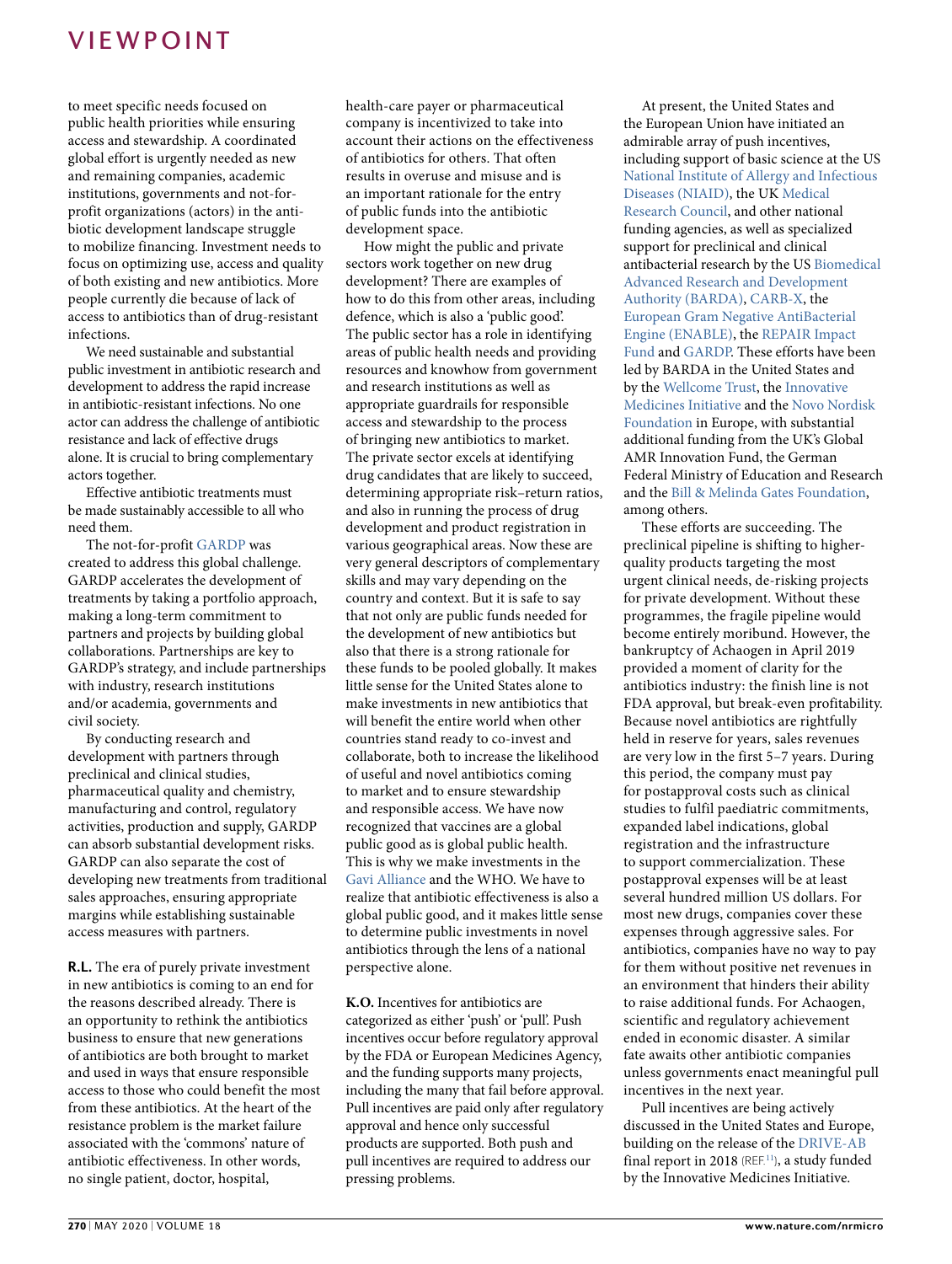In the United States, the Administrator of Medicare<sup>17</sup> announced new reimbursement reforms to the largest health insurance system in the United States, designed to better support antibiotic innovation. In the United Kingdom, the Department of Health and Social Care has been working with the National Health Service and the National Institute for Clinical and Care Effectiveness to pilot a Netflix-type subscription model which would pay for two innovative antibiotics without regard to the volume of the drugs used. This payment mechanism is called 'delinkage', and is uniquely salient for antibiotics that could be undermined by resistance through inappropriate commercial incentives to sell. Paying for antibiotics on a national level is a powerful pull incentive, paying for value as opposed to volume.

The broken market for antibiotics requires both push and pull incentives. The former are well understood, and admirable efforts are in place and funded at scale. The latter remain mostly inchoate and much work needs to be done immediately to combat the antibiotic crisis.

**J.H.R.** Starting about 10 years ago (I date it to the autumn of 2009, when Sweden held the presidency of the Council of the European Union and convened a conference entitled 'Innovative Incentives for Effective Antibacterials'), there has been a concerted global effort to provide funding for antibacterial research and development. Creation of early-stage funding, also known as push funding, has been successful, exemplified by the creation of the Innovative Medicines Initiative New Drugs for Bad Bugs (IMI ND4BB) projects (launched in 2012; funds made available €223 million), CARB-X (launched in 2016; funds made available US\$455 million) and the Novo Holdings REPAIR Impact Fund (launched in 2018; funds made available US\$165 million).

Now, corresponding pull incentives are needed that reward the innovator and ensure that the antibiotic is available on the market. Once an antibiotic has been developed, we must ensure that it is used sparingly but is also readily available in the pharmacy. This latter point has led to us to refer to antibiotics as the 'fire extinguishers' of medicine: they need to be put in place before the fire starts. We do not pay for them on a per-fire basis; instead we see them as vital infrastructure akin to roads and water. The debates on how to implement pull incentives are now central to many discussions, and one of the Innovative Medicines Initiative projects (DRIVE-AB) spent 3 years working through possible approaches. On the basis of this and other work (for example, the review on antimicrobial resistance in the United Kingdom and the reports from the Duke–Margolis project in the United States), I am hopeful that some concrete examples of pull incentives will emerge in the near future. A very exciting initial step was the announcement by the US government detailing the changes to reimbursements of antibiotics in hospital; although this is not a delinked model, those changes should make a difference when they are put into action beginning in October 2019.

Importantly, I think it is critical that both push and pull funding sources continue to use a blend of public and private funds to ensure projects progress (or do not progress) on the basis of achieving clear milestones. Having 'skin in the game' is a key feature of successful projects — it must be possible for a project to fail (and be stopped) so that efforts are transferred to other work. An ongoing debate concerns the role of non-profit companies in antibiotic research and development, and I can certainly see a value for such as long-term support for antibiotics. That said, my experience leads me to believe that private investment and a corresponding potential for private return are critical both to the creation of exciting new projects and knowing when to terminate a failing project.

**N.S.** We need strategies at both the global and the country level to address this issue. At the global level, we need a reconfiguration of the financial incentives for both new and existing antibiotics to prolong the lifespan of all antibiotics and ensure accessibility to quality antibiotics. As a result, balancing the interests among the public sector, the private sector, civil society partners and other relevant stakeholders should be discussed to find new ways to provide reasonable return of investment and ensure product development and market entry as well as to delink antibiotic revenue from sales volume. At the country level, a focus should be on strengthening the regulatory system to control antibiotic distribution and promoting social innovation to ensure appropriate access and use of antimicrobials. For countries where antibiotics can be accessed without a prescription, controlling antibiotic distribution should be

highly prioritized. However, caution is warranted when a prescription system is introduced, especially when the demand for antibiotics is still high, as it can lead to unintentional consequences (such as the distribution of antibiotics on the black market) that are even harder to control. Thus, a regulatory transition taking into account the context of each individual country is essential. Specifically, the transition should fully engage key stakeholders and take scientific information (for example, the national antimicrobial resistance situation), access to medicine matters, and costs and societal impacts associated with patients, pharmacies, clinics, hospitals and drug companies into account. Additionally, the AWaRe concept of the WHO should be applied for antibiotic reclassification to ensure consistency from antimicrobial regulation to procurement and use. Currently, this approach is being tested in Thailand. For social innovation, financial incentives (such as capitation and pay for performance) and peer approval (such as benchmarking patterns of antibiotic use) are found to be effective for prescribers to improve use of antibiotics. Meanwhile, social innovation for patients (such as a mirror toolkit for self-assessing whether their sore throat symptom is caused by a bacterial or a non-bacterial infection) enables them to make informed decisions and refrain from requesting antibiotics from prescribers/pharmacists, and eventually leads to reduction of unnecessary use of antibiotics. Thus, research into and development of social innovation to prolong lifespan of antibiotics are very crucial as well.

*Even when new antibiotics will reach the market, the problem of resistance emergence remains. Therefore, what factors should be considered to circumvent the global health crisis associated with drug resistance?*

**C.Å. and D.M.** Antibiotic resistance will always emerge as bacteria continue to evolve. Yet, due to advances in diagnostics, it is becoming possible in some cases to identify and target resistant strains with directed interventions that reduce opportunities for transmission, thereby slowing and perhaps even reversing the spread of resistant bacteria<sup>21,22</sup>. Examples include successful directed-control efforts against hospital-associated CRE in the United States<sup>23</sup> and community-associated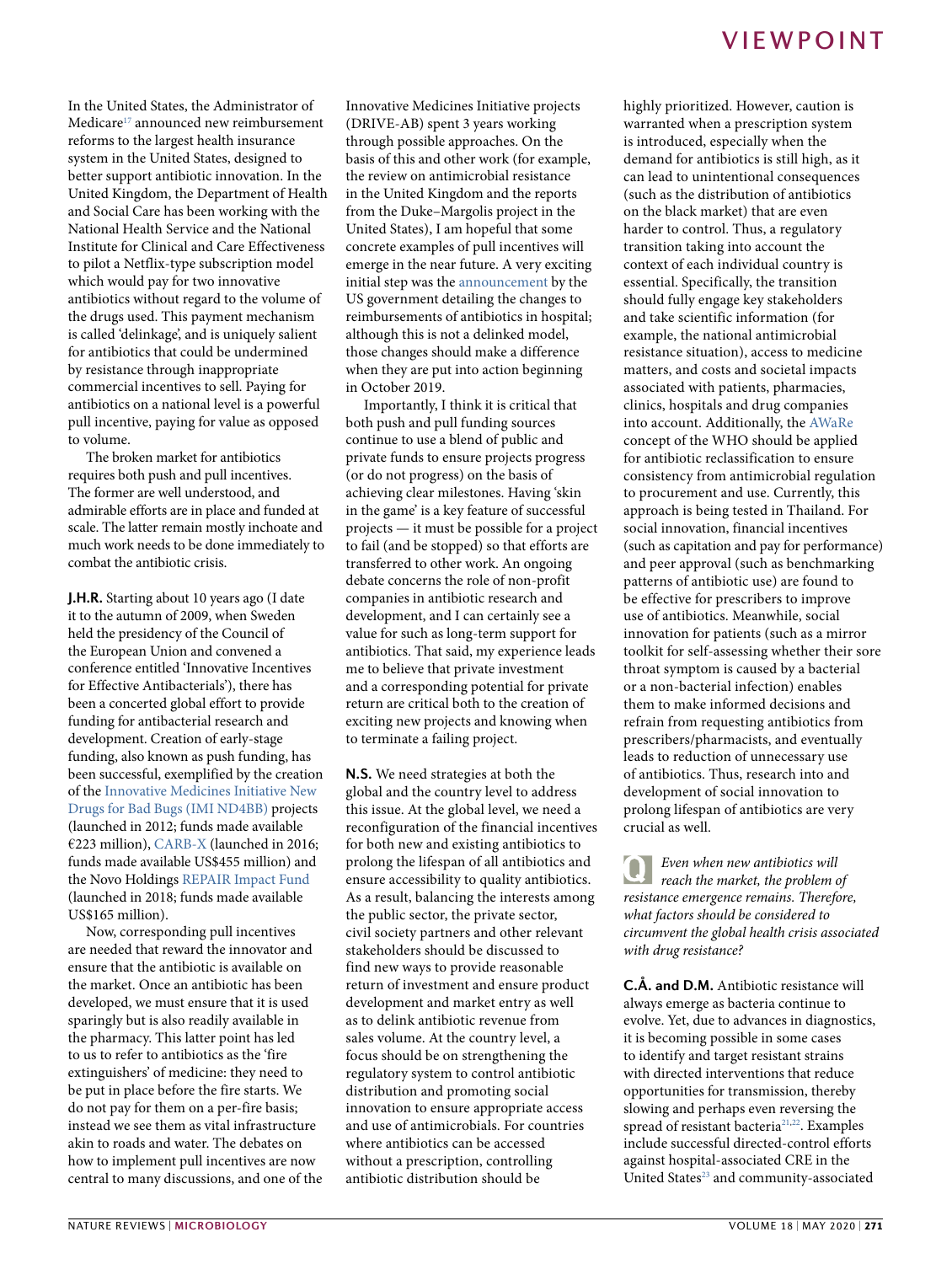penicillin-resistant pneumococcus in Sweden $24$ .

The past decade has seen remarkable advances in resistance-diagnostic technology; recently, Unitaid announced a five-country effort to deploy wholegenome sequencing for tuberculosis diagnosis<sup>25</sup>. At the same time, exciting yet costly new treatment technologies are being developed, for example CRISPRmodified bacteriophages aiming to provide personalized treatment for identified infections<sup>26,27</sup>. Thus, at least in countries with strong public health systems and the ability to pay, it may one day be possible to reverse the rise of resistance and maintain the effectiveness of our existing antibiotic arsenal.

But what about low-income and middle-income countries with weaker health systems? These countries may well be trapped in a vicious cycle, unable to stop resistance from growing even more prevalent because their health systems are already overburdened. Worse still, if high-income countries are able largely to escape the antibiotic resistance crisis, the private sector will have even less incentive to develop new antibiotics than it does now and people in low-income and middle-income countries may be stuck in a postantibiotic world — a nightmare scenario with tremendous geopolitical implications.

Of course, the die is not yet cast. If we embrace the right priorities as a global community — reliable access to all antibiotics regardless of market size, so that our full antibiotic armamentarium is available wherever needed; affordable resistance diagnostics, to ensure that all infections are treated as effectively as possible; affordable public health interventions that can be directed against resistant bacteria; and steady innovation to meet unmet public-health needs — we may be able to turn the tide against antibiotic resistance together.

**M.B.** The fact that bacteria can evolve to survive exposure to antibiotics is an inevitable part of nature and means that new treatments alone will not halt the evolution and transmission of antibiotic resistance. Developing new treatments to tackle resistance is of course an important global priority. But doing so in isolation of stewardship, access and infection prevention and control jeopardizes the public health return on investment to develop treatments. The steps taken by GARDP include limiting indications for

new treatments, improving formulations and drug profiles, and providing an evidence base for the use of antibiotics and to develop stewardship guidelines that include conditions in relation to access and stewardship in contracts with industrial partners. The WHO's AWaRe tool has been developed to contain drug-resistant infections and make antibiotic use safer and more effective. The tool classifies antibiotics into three groups: namely 'Access', which should be used as first choice for most infections, 'Watch', and 'Reserve', for use as a last resort. The WHO recommends that Access group antibiotics should account for at least 60% of every country's total antibiotic use $28$ .

In a recent study supported by GARDP29, researchers analysing the sales of oral antibiotics for children in high- and middle-income countries found that consumption differs widely, with little correlation between countries' wealth and the types of antibiotics. Of concern is the relatively low use of amoxicillin, an antibiotic that can treat the most common childhood infections. Providing national policymakers with evidence on the antibiotics prescribed in their country is an important step to help countries tackle inappropriate prescribing of antibiotics. This in turn helps countries deliver their national action plan on antimicrobial resistance and ensure antibiotics will remain available and effective for generations to come.

We need to adopt a holistic approach to address antibiotic resistance. Action is required to improve infection prevention and control, limit unnecessary use of antibiotics and use existing antibiotics appropriately in humans, animals and agriculture. Without harmonized and immediate action on a global scale across all sectors, the world is heading towards a postantibiotic era in which fatal bacterial infections are common.

**R.L.** Resistance is always going to emerge in response to any new antibiotic but we can certainly do more to extend the useful therapeutic life of antibiotics. In the current situation, no single pharmaceutical company has an incentive to invest in stewardship as the consequences of overselling antibiotics extend to all antibiotics in the class. This is much like asking fishermen to voluntarily limit their fishing when the impact of their overfishing is really a problem for everyone and not just

them. But that will have to change if we are to aspire to a portfolio of effective antibiotics for future generations or until the next technological solution to combat bacterial pathogens comes along. Going forward, it is clear that public funds will have to support new antibiotic development because of the substantial public health consequences associated with antibiotic resistance. However, public support will have to be accompanied by conditions on how antibiotics developed with these funds will be used. Both CARB-X and GARDP already require their pharmaceutical partners to agree to conditions that govern stewardship and responsible access. We do need to ensure that antibiotics reach those who need them, but we need to have a clear understanding of what 'need' means. Does 'need' mean only life-threatening situations? Or does 'need' refer to situations when there is a small risk of adverse outcomes without the antibiotic? Who will make these determinations? These are challenging questions especially when the existing paradigm has been one where access to antibiotics was determined largely by the ability to pay and to be able to access the services of a medical professional.

Some have claimed that stewardship reduces the incentives to innovate new antibiotics but this is not a good argument to make. Should we be wasting oil just because energy conservation reduces incentives to discover new sources of oil? What we should be looking for is ways whereby innovation of new antibiotics can be incentivized without the pharmaceutical company having to push sales to recover its investment. We have made tremendous progress in discussing these issues in recent years, but we have yet to deploy a working model in the real world of simultaneously incentivizing a new antibiotic to come to market while also ensuring appropriate and responsible use and access. That is the challenge that lies ahead of us, but I am confident that it will be addressed.

**K.O.** Resistance is inevitable, but our work is not futile. We can reduce the rate at which clinically relevant resistance emerges through three groups of practices: infection prevention and control (the best infection is the one that never happened, due to clean food and water, vaccinations, WASH procedures at health-care facilities, and other public health interventions against infectious diseases); antibiotic stewardship (the right drug administered to the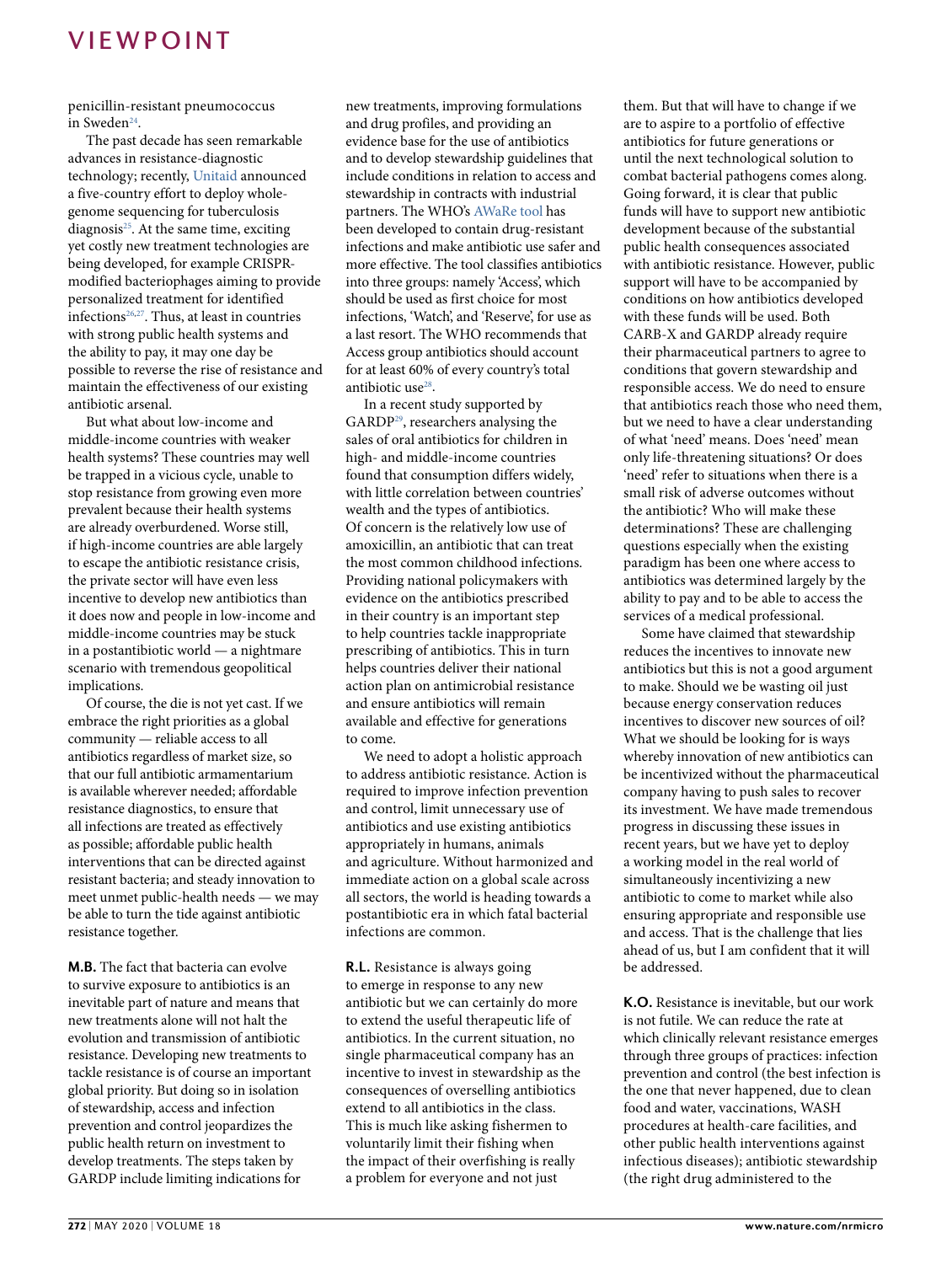right patient at the right time, without unnecessary use, in humans, animals, agriculture and the environment); and discovering new drugs to which even the worst bacteria are fully susceptible. The first two interventions reduce the evolutionary pressure antibiotics place on bacteria, but improvements will require substantial change in many social systems: human behaviour must change. The third intervention requires higherrisk research into and development of new antibiotics without existing bacterial resistance, including new classes, and novel bacterial targets and mechanisms of action. Society would be wise to hold these new drugs in reserve until needed, which is good stewardship, but will accentuate the economic problems described earlier unless delinked pull incentives are adopted.

**J.H.R.** First, I think it is obvious that resistance will continue to develop, and we are going to need a steady stream of innovative products. Second, we have to realize that the most important form of stewardship is not limiting drug use (we should of course use drugs judiciously) but rather preventing the infections in the first place. Antibiotics have been so successful that we have used them as substitutes for clean food, clean water, vaccines and diagnostics. It is helpful to recall that infection rates began to fall in the early 1900s, long before antibiotics, on the basis of just implementing better sanitation.

**N.S.** First, we should be aware that the global health crisis relating to antimicrobial resistance is not only the occurrence of resistance in microorganisms caused by the use of antibiotics but also the spread of resistant pathogens and resistance genes from place to place or from country to country. Indeed, the latter may happen faster and may be more complex to control. Thus, factors relating to both the appropriate use of antibiotics and transmission control of resistant microorganisms under the views of the One Health approach should be considered to address antimicrobial resistance challenges. Second, to solve problems associated with antimicrobial resistance, we need both technical and political arms. The technical arm (for example, the Global Action Plan on Antimicrobial Resistance) guides us on 'what to do' and 'how to do it', whereas the political arm (for example, the Political Declaration of the United

Nations High-Level Meeting of the General Assembly on Antimicrobial Resistance) facilitates the establishment of multisectoral governance mechanisms, expands multisectoral collaborations and provides policy directions as well as resource allocation. Thus, factors to sustain and booster the global policy momentum with regard to antimicrobial resistance and the policy interface between the global level and the national level are needed to advocate antimicrobial resistance for a global high-level agenda and simultaneously support national actions to address antimicrobial resistance. Finally, we need a scientific as well as a monitoring and evaluation platform based on the One Health approach to generate and provide evidence for guiding policy decisions and strategic implementation. Examples of evidence include, but are not limited to, the rates and epidemiological patterns of antimicrobial resistance, the trends of antimicrobial consumption and use, and integration of these two pieces of information. Additionally, system and process evaluation such as the Joint External Evaluation Tool for International Health Regulation, the Country Selfassessment Questionnaire for Global Monitoring of Country Progress on Antimicrobial Resistance and the country midterm review to monitor and evaluate the progresses and outcomes of implementation is also useful to identify implementation gaps and guides further steps.

*Christine Årdal1\*, Manica Balasegaram2\*, Ramanan Laxminarayan 3\*, David McAdams4\*, Kevin Outterson 5\*, John H. Rex 6\* and Nithima Sumpradit7\**

*1Norwegian Institute of Public Health, Oslo, Norway. 2Global Antibiotic R&D Partnership, Geneva, Switzerland.*

*3Center for Disease Dynamics, Economics & Policy, Washington, DC, USA.*

*4Fuqua School of Business and Economics Department, Duke University, Durham, NC, USA.*

*5Boston University, Boston, MA, USA.*

#### *6F2G Ltd, Eccles, UK.*

*7Food and Drug Administration, Ministry of Public Health, Nonthaburi, Thailand.*

*\*e-mail: christine.ardal@fhi.no*; *mbalasegaram@ gardp.org*; *ramanan@cddep.org*; *mcadams.david@ gmail.com*; *mko@bu.edu*; *john.rex@f2g.com*; *nithima@fda.moph.go.th*

https://doi.org/10.1038/s41579-019-0293-3

Published online 19 November 2019

- Payne, D. J., Gwynn, M. N., Holmes, D. J. & Pompliano, D. L. Drugs for bad bugs: confronting the challenges of antibacterial discovery. *Nat. Rev. Drug Discov.* **6**, 29 (2007).
- 2. Sertkaya, A. et al. Analytical framework for examining the value of antibacterial products. *Submitted to*

*the US Department of Health and Human Services* https://aspe.hhs.gov/report/analytical-frameword k-examining-value-antibacterial-products (2014).

- 3. Årdal, C. et al. Insights into early stage of antibiotic development in small-and medium-sized enterprises: a survey of targets, costs, and durations. *J. Pharm. Policy Pract.* **11**, 8 (2018).
- 4. World Health Organization. WHO report on surveillance of antibiotic consumption: 2016-2018 early implementation. https://www.who.int/medicines/areas/ rational\_use/oms-amr-amc-report-2016-2018/en/ (2018).
- 5. Holmes, A. H. et al. Understanding the mechanisms and drivers of antimicrobial resistance. *Lancet* **387**, 176–187 (2016).
- 6. Pew Charitable Trusts. *Antibiotics Currently in Global Clinical Development* https://www.pewtrusts.org/ en/research-and-analysis/data-visualizations/ 2014/antibiotics-currently-in-clinical-development
- (2019). 7. Mullard, A. Achaogen bankruptcy highlights antibacterial development woes. *Nat. Rev. Drug Discov.* **18**, 411 (2019).
- 8. World Health Organization. Global priority list of antibiotic-resistant bacteria to guide research, discovery, and development of new antibiotics. https://www.who.int/medicines/publications/ global-priority-list-antibiotic-resistant-bacteria/en/ (2017).
- 9. Rex, J. H. *Scary, Scarier, Scariest: Achaogen*, http://amr.solutions/blog/scary-scarier-scariestachaogen-ft-editorial-cbs-60-minutes-on-amr (2019).
- 10. The Pew Trust. *The critical need for new antibiotics*. https://www.pewtrusts.org/en/research-and-analysis/ data-visualizations/2016/the-critical-need-fornewantibiotics. (2019)
- Årdal, C. et al. DRIVE-AB Revitalizing the antibiotic pipeline: Stimulating innovation while driving sustainable use and global access. http://drive-ab.eu/wp-content/uploads/2018/01/ CHHJ5467-Drive-AB-Main-Report-180319-WEB.pdf (2018).
- 12. AMR Review. Tackling drug-resistant infections globally: Final report and recommendations. The Review on Antimicrobial Resistance, London. https://amr-review.org/Publications.html (2018)
- 13. Daniel, G. et al. Value-Based Strategies for Encouraging New Development of Antimicrobial Drugs. https://healthpolicy.duke.edu/sites/default/ files/atoms/files/value-based\_strategies\_for encouraging\_new\_development\_of\_antimicrobial drugs.pdf (2017).
- 14. The Boston Consulting Group. Breaking through the Wall: A Call for Concerted Action on Antibiotics Research and Development. https://www. bundesgesundheitsministerium.de/fileadmin/ Dateien/5\_Publikationen/Gesundheit/Berichte/ GUARD\_Follow\_Up\_Report\_Full\_Report\_final.pdf (2017).
- 15. CARB-X. *Portfolio Companies: Supporting great science from around the world*, https://carb-x.org/ portfolio/gallery/ (2019).
- 16. Emanuel, E. Big Pharma's Go-To Defense of Soaring Drug Prices Doesn't Add Up. *The Atlantic* https://www. theatlantic.com/health/archive/2019/03/drugprices-high-cost-research-and-development/585253/  $(2019)$ .
- 17. Verma, S. *Aligning Payment And Prevention To Drive Antibiotic Innovation For Medicare Beneficiaries*, https://www.healthaffairs.org/do/10.1377/ hblog20190802.505113/full/ (2019).
- 18. Public Health Agency of Sweden. *Folkhälsomyndigheten utvärderar ny ersättningsmodell för viktiga antibiotika*, https://www.folkhalsomyndigheten.se/nyheter-ochpress/nyhetsarkiv/2019/juni/folkhalsomyndighetenutvarderar-ny-ersattningsmodell-for-viktiga-antibiotika/ (2019).
- 19. Department of Health and Social Care and The Rt Hon Matt Hancock MP. *Antimicrobial resistance needs an urgent global response*, https://www.gov.uk/ government/speeches/antimicrobial-resistance-needsan-urgent-global-response (2019).
- 20. The AMR Industry Alliance. Tracking progress to address AMR. https://www.amrindustryalliance.org/ wp-content/uploads/2018/01/AMR\_Industry\_ Alliance Progress Report January2018.pdf (2018).
- 21. McAdams, D., Waldetoft, K. W., Tedijanto, C., Lipsitch, M. & Brown, S. P. Resistance diagnostics